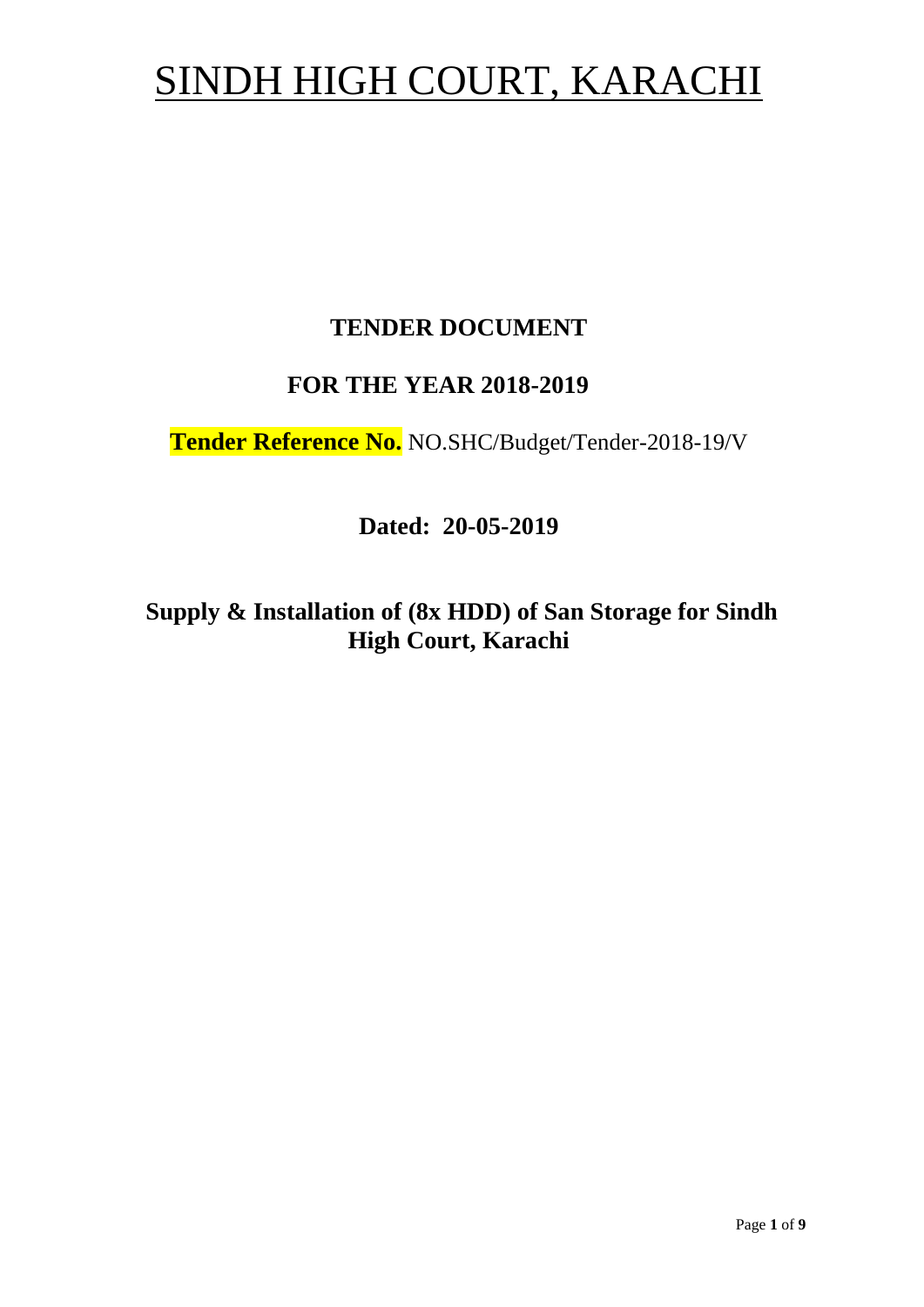# **Contents**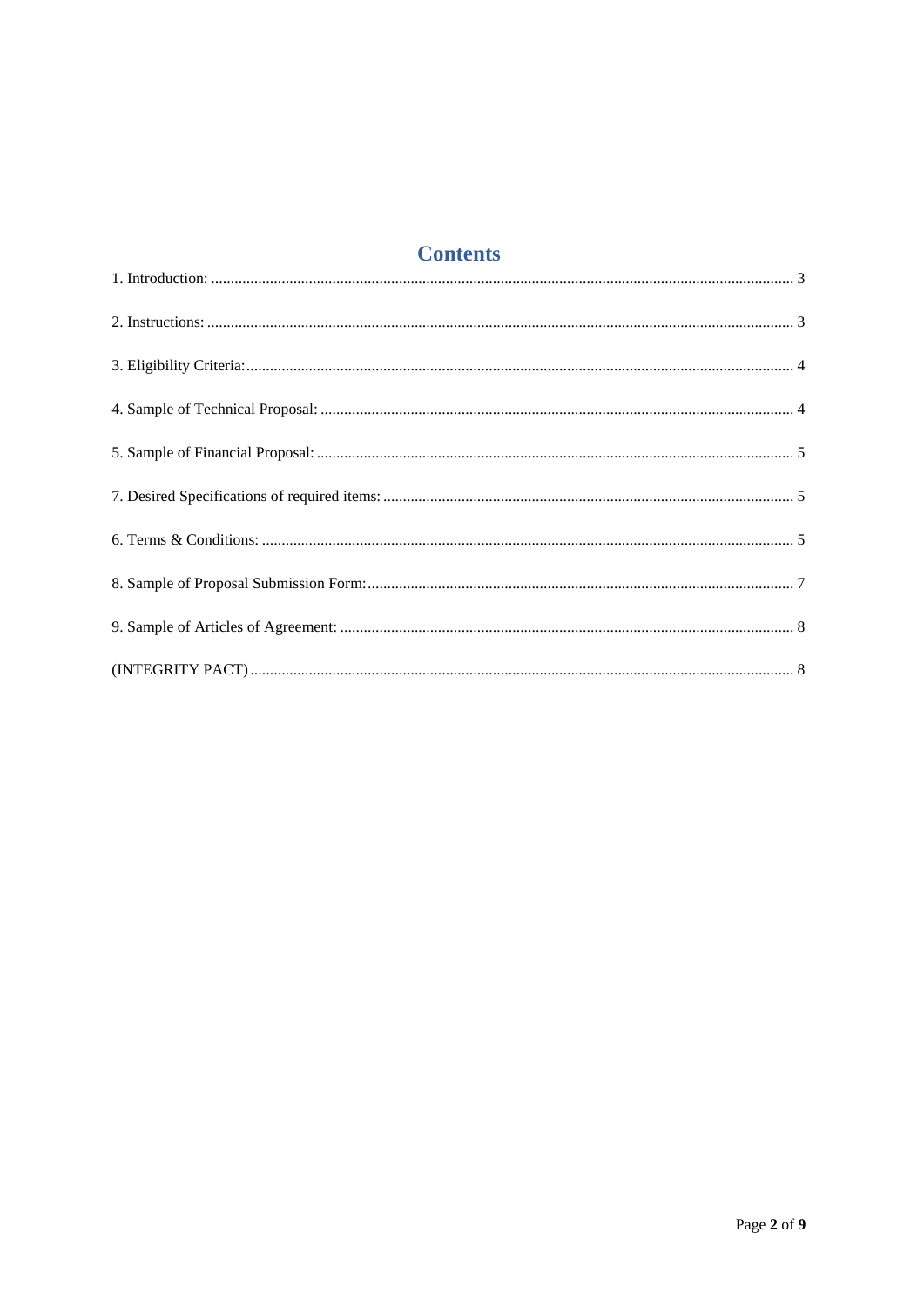# <span id="page-2-1"></span><span id="page-2-0"></span>**1. Introduction:**

#### Dear Tenderer:

The **SINDH HIGH COURT (SHC)** is the highest judicial institution of the province of [Sindh.](https://en.wikipedia.org/wiki/Sindh) We are interested to *purchase eight (8) HDD of San Storage (EMC VNX 5100 Series) for*  **Sindh High Court, Karachi**, as per specifications mentioned in tender document, from your esteemed firm / agency.

#### **2. Instructions:**

- (a) The Sindh High Court, Karachi (SHC) expects that aspirant service provider should furnish copies of all the required documents to ensure a transparent and genuine presentation.
- (b) Kindly do not leave any column/item blank. If you need more space please attach a paper & clearly mention item/column name or number etc. that referred the column/item of the Tender Form.
- (c) Tender document which includes full details of items and other terms & conditions may be downloaded free of cost from [www.sindhhighcourt.gov.pk](http://www.sindhhighcourt.gov.pk/) and [www.spprasindh.gov.pk.](http://www.spprasindh.gov.pk/)
- (d) The last date to submit the Tender Document, separate technical  $\&$  financial proposals along with relevant documents in sealed envelopes is  $10^{\text{th}}$  June, 2019 in the Office of the Director General (Finance & Accounts), Sindh High Court, Karachi, as reflected in NIT.
- (e) **The technical proposals will be opened on the same day** in the presence of representatives who may care to attend as reflected in NIT.
- (f) Date and time of opening of **financial proposals** will be uploaded on the official websites of Sindh High Court.
- (g) **Bid Security of 2% of total amount** will be deposited along with Tender Document in shape of PAY ORDER / DEMAND DRAFT/ BANK GUARANTEE in the name of Registrar, Sindh High Court, Karachi.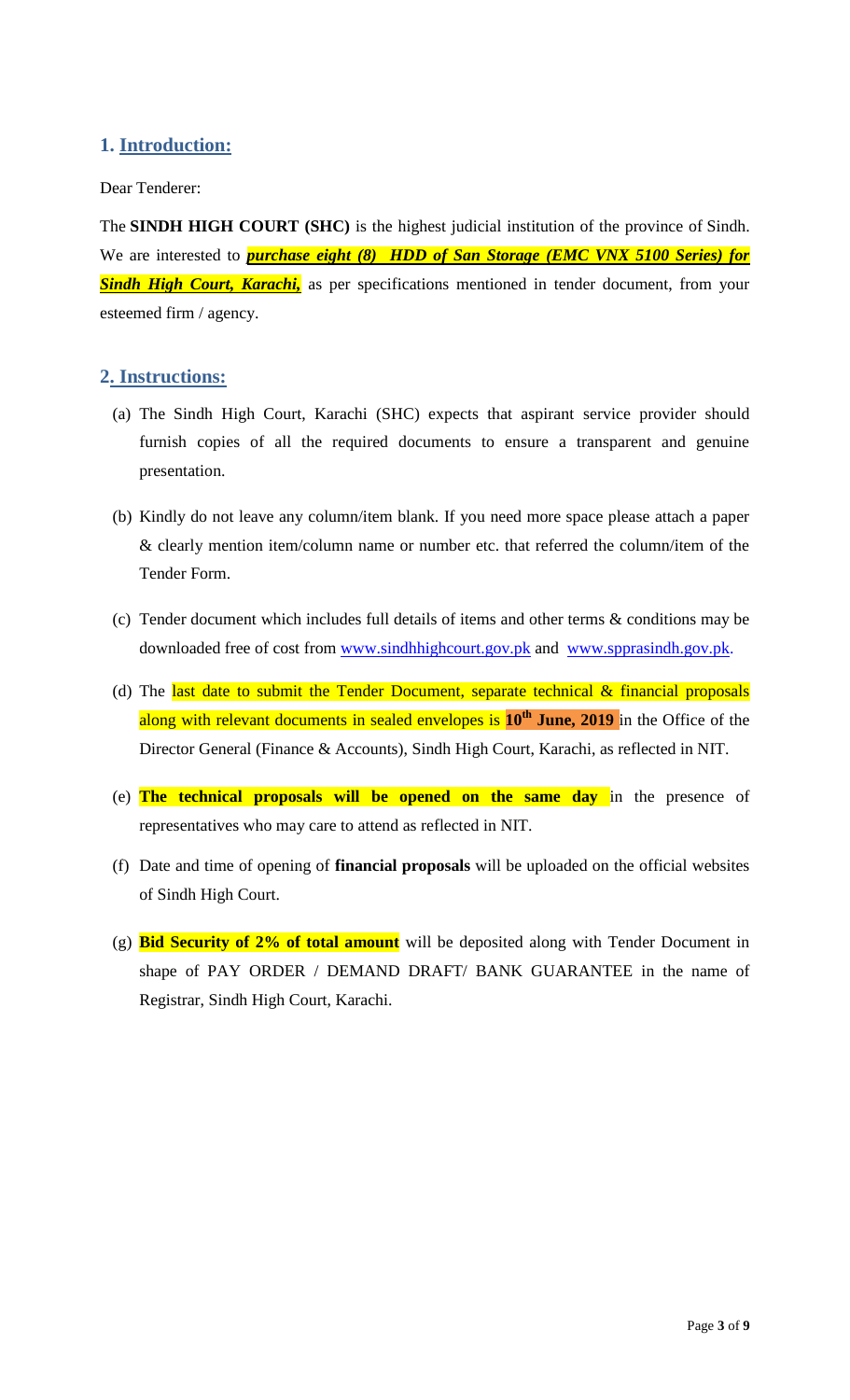# <span id="page-3-0"></span>**3. Eligibility Criteria:**

Following documents must be furnished in separate envelop before the opening of Technical Proposal.

| S.No.          | <b>Eligibility Criteria</b>                                                                                                                                                  | <b>Requirement</b> |
|----------------|------------------------------------------------------------------------------------------------------------------------------------------------------------------------------|--------------------|
| $\mathbf{1}$   | Profile of company/ firm along with copies of relevant documents                                                                                                             | Mandatory          |
| $\overline{2}$ | Copies of relevant Tax Registration Certificates.                                                                                                                            | Mandatory          |
| 3              | Copies of at least ONE (01) Purchase Orders of similar nature during<br>the last three years along with Completion Certificates/ delivery challan<br>for the work completed. | Mandatory          |
| $\overline{4}$ | Undertaking on judicial stamp paper that firm has never been blacklisted<br>by any government semi government, autonomous and stated owned<br>organization.                  | Mandatory          |
| 5              | Total Financial turnover of at least 3 million during the last three years.<br>(financial statement or bank statement or both are required)                                  | Mandatory          |
| 6              | Supplier should be authorized DELL/EMC Partner/Re-seller.                                                                                                                    | Mandatory          |

It is undertaken that all the above mentioned documents have been provided in the sequence as mentioned above. It is fully understood that in case of non-compliance of eligibility criteria, our technical proposal will not be evaluated and no liability would be incur against High Court of Sindh for rejection of tender.

<span id="page-3-1"></span>

| <b>Name</b>        |  |
|--------------------|--|
| <b>Designation</b> |  |
| <b>Signature</b>   |  |
| <b>Stamp</b>       |  |

# **4. Sample of Technical Proposal:**

- 1. Technical Proposal must include complete technical specifications.
- 2. Please attach brochure along with technical proposal.

#### **Stamp & Signature**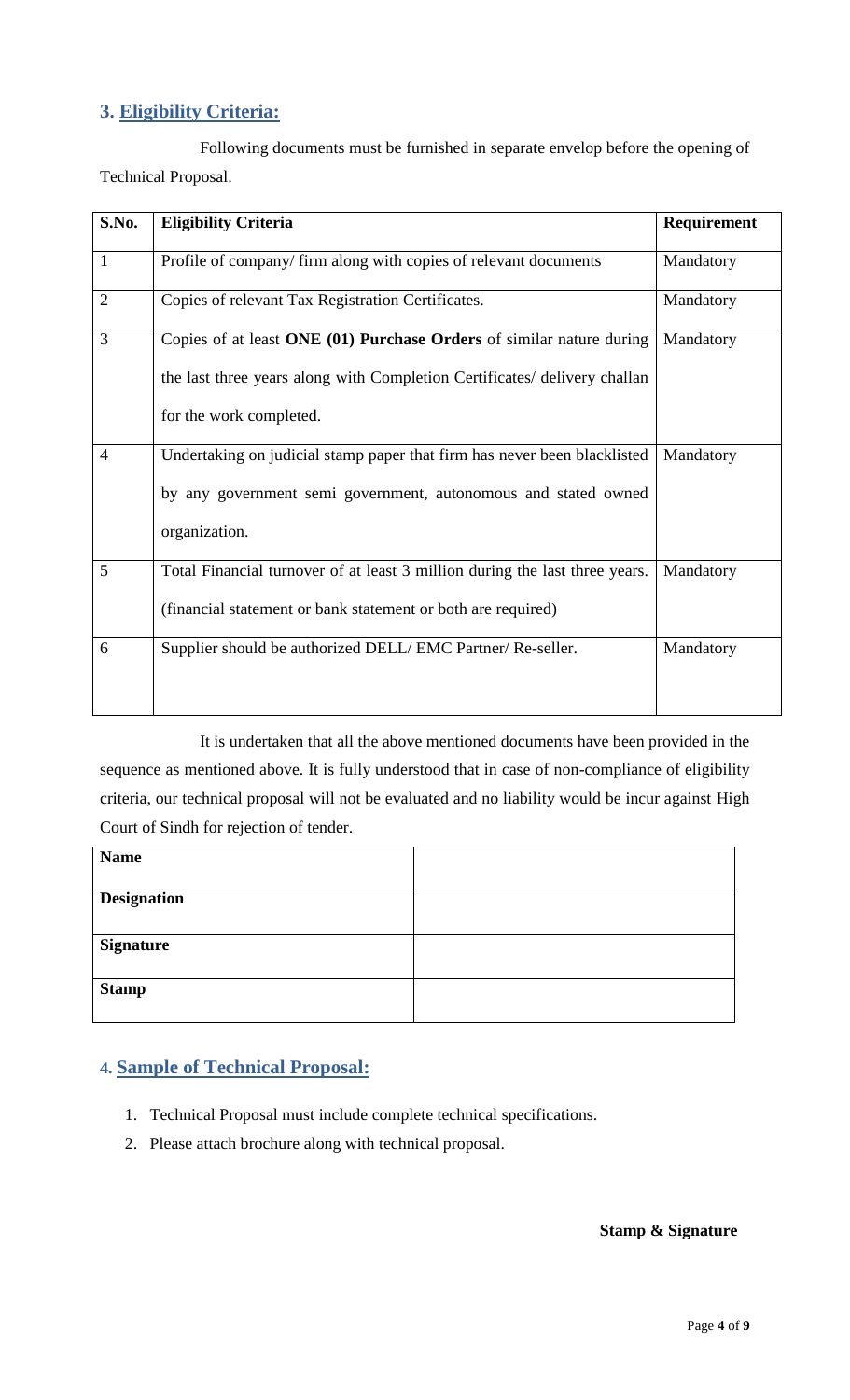## <span id="page-4-0"></span>**5. Sample of Financial Proposal:**

- 1. Financial proposal should be sealed in separate envelope.
- 2. Rates should be mentioned in both figures & words.
- 3. Financial Proposal must be submitted on letter head of company/supplier.
- 4. This is only format of Financial Proposal. Kindly do not write anything in the box below.

|  | To be printed on the letter head of firm/supplier. |  |  |  |  |
|--|----------------------------------------------------|--|--|--|--|
|  |                                                    |  |  |  |  |

<span id="page-4-1"></span>

| <b>Description</b>                   | <b>Unit Price (Rs)</b> |
|--------------------------------------|------------------------|
| Unit Cost of HDD including all taxes |                        |

**All government taxes will be applicable as per rules.**

#### **Stamp & Signature**

# <span id="page-4-2"></span>**7. Desired Specifications of required items:**

Supply & Installations of 8 Nos. of HDDs for EMC-VNX 5100 SAN STORAGE having following Part # and Specifications:

EMC HDD PN 005049205 EMC 900GB 10K RPM SAS Hard Drive 3.5" with minimum 70 days warranty"

#### DETAIL OF SAN STORAGE: BRAND: EMC, MODEL: VNX 5100

Supplier should be an authorized partner/ reseller of Dell-EMC.

## **6. Terms & Conditions:**

- 1. Tender document which includes full details of items and other terms & conditions can be downloaded free of cost from [www.sindhhighcourt.gov.pk](http://www.sindhhighcourt.gov.pk/) and [www.spprasindh.gov.pk.](http://www.spprasindh.gov.pk/)
- 2. Single Stage-Two Envelope method will be adopted for bidding process as per rules.
- 3. Company Profile along with relevant documents be attached with this document.
- 4. Bid(s) shall be in Pak rupees only. All government taxes will be applicable as per rules.
- 5. The bidder should quote its rates clearly, in the Financial Proposal in both figures and words.
- 6. No advance payment shall be made against the supply of items mentioned in this bidding document.
- 7. Delivery shall be made at I.T Department, High Court of Sindh, Karachi after consultation with Director I.T.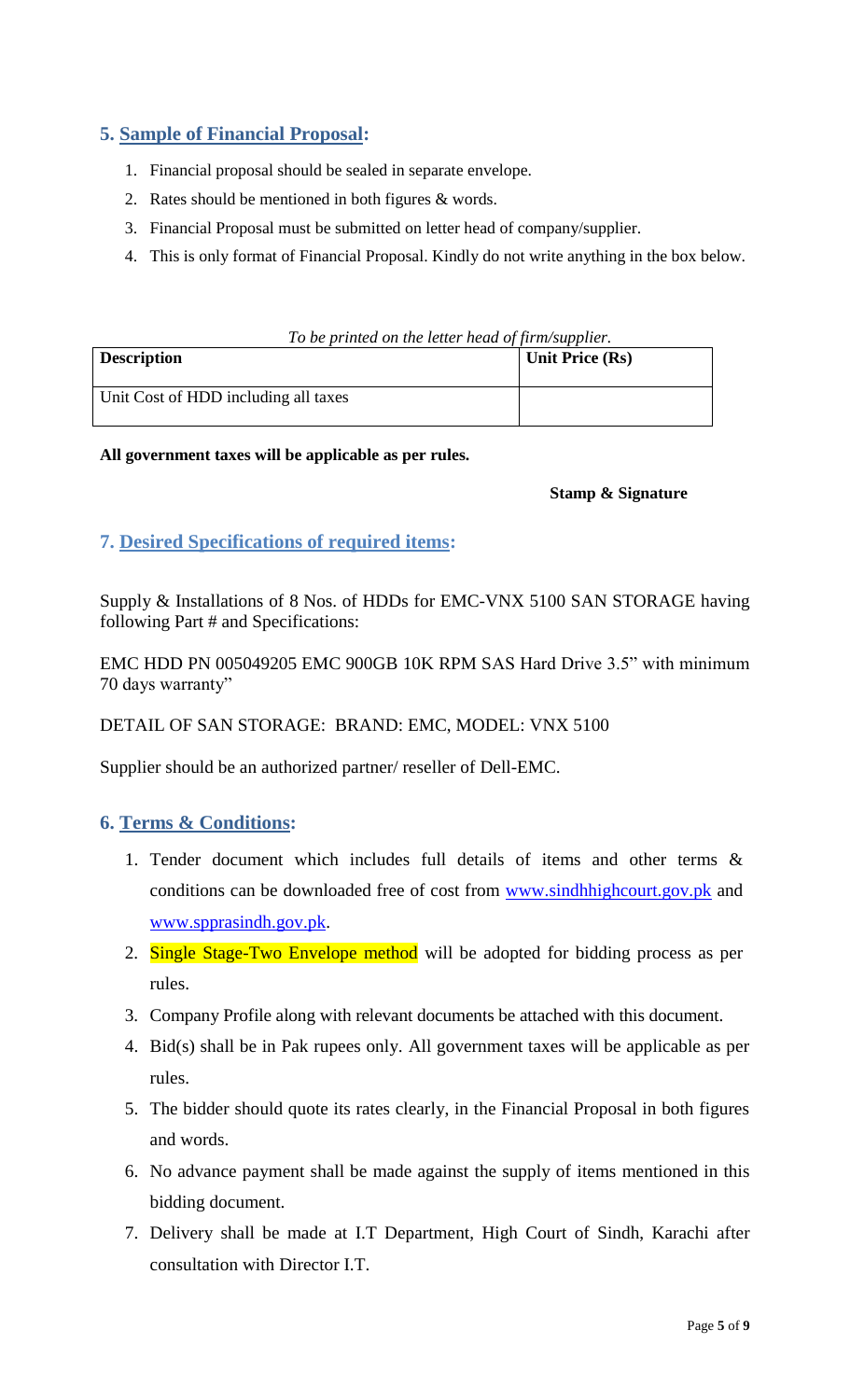- 8. Sindh High Court reserves the rights to cancel the tender, accept or reject any tender as per rules.
- 9. The contract shall be terminated in case of violation of terms and conditions by the contractors.
- 10. All bids must be accompanied by an earnest money/ security of 2% of total cost. The bid security of unsuccessful bidder will be released by SHC after award of work or after expiry of bid validity period as per rules whereas the bid security money of successful bidder will be released after supplying of items/ submission of performance security.
- 11.In case of any difference or dispute arises between the parties, the same shall be dealt with as per rules.
- 12.All rules, regulations and policies will be governed in accordance to the SPPRA.
- 13.General Sales Tax will be paid on applicable items only by the company/firm/agency.
- 14. The contractor/ supplier will be liable for any mistakes in calculation of price/ rate and amount and shall be liable to suffer the loss arises at any stage of contract, due to mistakes in calculation or tax rates.
- 15.All Government taxes (including Income tax and stamp duty), levies and charges will be charged as per applicable rates / Work Order.
- 16. The contractor shall pay all the cost for preparation of legal documents of contract.
- 17.SSPRA Rules will be followed for all other terms and conditions not specified/ mentioned/ ambiguous in this tender document. Kindly read SPPRA Rules for further details.

It is hereby certified that the terms and conditions have been read, agreed upon and signed.

All fields are mandatory. Kindly do not leave any field blank.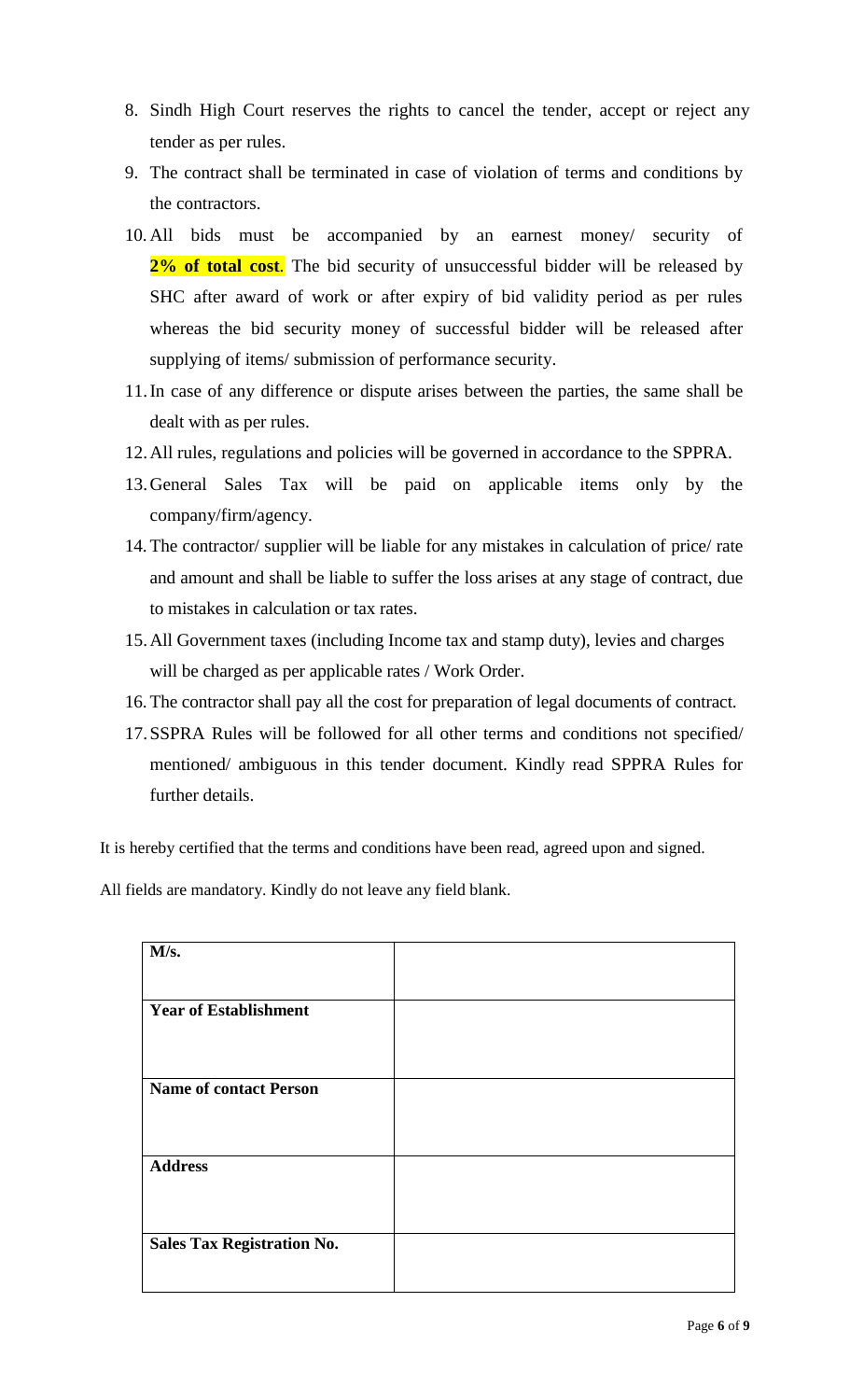| <b>National Tax No.</b> |  |
|-------------------------|--|
|                         |  |
|                         |  |
| Mobile No.              |  |
|                         |  |
|                         |  |
| <b>Telephone No.</b>    |  |
|                         |  |
|                         |  |
| Fax No.                 |  |
|                         |  |
|                         |  |
| E-mail                  |  |
|                         |  |
|                         |  |

**Stamp & Signature**

# <span id="page-6-0"></span>**8. Sample of Proposal Submission Form:**

*To be printed on the letter head of firm.*

Tender Reference No. \_\_\_\_\_\_\_\_\_\_\_ Dated\_\_\_\_\_\_\_\_\_\_\_\_\_\_\_\_\_\_\_\_\_

Name of Contract:

The Learned Registrar, Sindh High Court, Karachi.

Dear Sir,

We, the undersigned, offer to provide our services for "\_\_\_\_\_\_\_\_\_\_\_\_\_\_\_\_\_\_\_\_\_\_", as a Bid, sealed in an envelope.

We understand you are not bound to accept any Proposal you receive and reserves the right to accept or reject any offer and to annul the bidding process and reject all or any proposals without assigning any reason or having to owe any explanation whatsoever.

The decision of the Hon"ble Purchase Committee shall be final and cannot be challenged on any ground at any forum and Sindh High Court will not be liable for any loss or damage to any party.

Sincerely,

**Name Designation, Name of Company**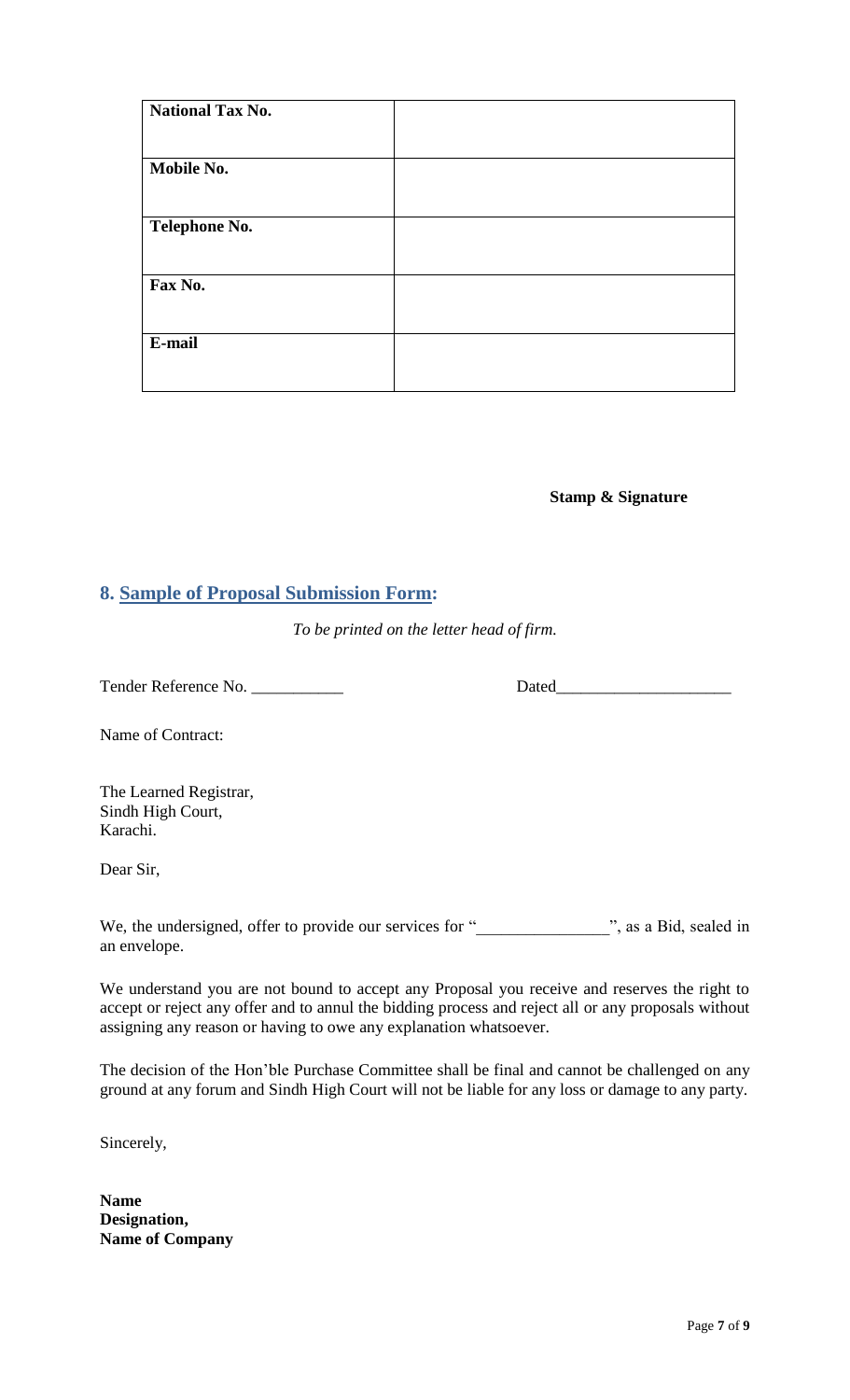### <span id="page-7-0"></span>**9. Sample of Articles of Agreement:**

This Agreement made this \_\_\_\_\_\_\_\_\_\_ day of \_\_\_\_\_\_\_\_ 2019, by and between the Project Director, Sindh High Court, Karachi, Sindh, including his successors in office and Assignees / Agents, acting through the learned Registrar, hereinafter called the "**SHC**", of the one part,

And  $M/s$  at  $M/s$  at  $M/s$  at  $M/s$  at  $M$ \_\_\_\_\_\_\_\_\_\_\_\_\_\_\_\_\_\_\_\_\_\_\_\_\_\_\_\_\_\_\_\_\_\_\_\_\_, hereinafter called the "**Contractor**" which expression shall include their successors, legal representatives of the second part.

Whereas the **SHC** requires supply of **\_\_\_\_\_\_\_\_\_\_\_\_\_\_\_\_\_\_\_\_\_\_\_\_\_\_\_\_\_\_** and whereas the **Contractor** has agreed to supply, the said items valued at **Rs.\_\_\_\_\_\_\_\_\_\_\_\_\_** and words (\_\_\_\_\_\_\_\_\_\_\_\_\_\_\_\_\_\_\_\_\_\_\_\_\_\_\_\_\_\_\_\_\_\_\_\_\_\_\_) as per Purchase Orders, subject to the terms and conditions set forth, hereinafter, which have been accepted by the **Contractor**.

#### **Now this Agreement witnesses as follows:**

- 1. In this agreement words and expressions shall have the same meanings as are respectively assigned to them in the **Conditions of Contract** hereinafter referred to.
- 2. The following documents which, for the purpose of identification, have been signed by \_\_\_\_\_\_\_\_\_\_\_\_\_\_\_\_\_\_\_\_\_\_\_\_\_\_ on behalf of the **Contractor,** and by the learned Registrar on behalf of the **SHC**, all of (name and designation of the authorized person) Which shall be deemed to form and be read and construed as a part of this **Agreement**  viz.
	- a) Articles of Agreement;
	- b) Instructions to Tenderers;
	- c) Conditions of Contract;
	- d) Contractor"s Offer including the relevant correspondence prior to signing of this

Agreement with all Annexures duly filled in.

- <span id="page-7-1"></span>e) The specifications of the items; and
- f) Bill of Quantity with prices.

**In Witness Thereof** the parties have hereunto set their respective hands and seals, the day, month and year first above written.

#### **WITNESSES:**

#### **(INTEGRITY PACT)**

#### **DECLARATION OF FEES, COMMISSION AND BROKERAGE ETC PAYABLE BY THE SUPPLIERS OF GOODS, SERVICES & WORKS IN CONTRACTS WORTH RS.10.00 MILLION OR MORE**

| Contract No.           | Dated |
|------------------------|-------|
| Contract Value:        |       |
| <b>Contract Title:</b> |       |

………………………………… [*Name of Contractor*] hereby declares that it has not obtained or induced the procurement of any contract, right, interest, privilege or other obligation or benefit from Government of Sindh (GoS) or any administrative department or agency thereof or any other entity owned or controlled by GoS through any corrupt business practice.

Without limiting the generality of the foregoing, [*name of Contractor*] represents and warrants that it has fully declared the brokerage, commission, fees etc. paid or payable to anyone and not given or agreed to give and shall not give or agree to give to anyone within or outside Pakistan either directly or indirectly through any natural or juridical person, including its affiliate, agent, associate, broker, consultant, director, promoter, shareholder, sponsor or subsidiary, any commission, gratification, bribe, finder"s fee or kickback, whether described as consultation fee or otherwise, with the object of obtaining or inducing the procurement of a contract, right, interest, privilege or other obligation or benefit in whatsoever form from GoS, except that which has been expressly declared pursuant hereto.

[*name of Contractor*] certifies that it has made and will make full disclosure of all agreements and arrangements with all persons in respect of or related to the transaction with GoS and has not taken any action or will not take any action to circumvent the above declaration, representation or warranty.